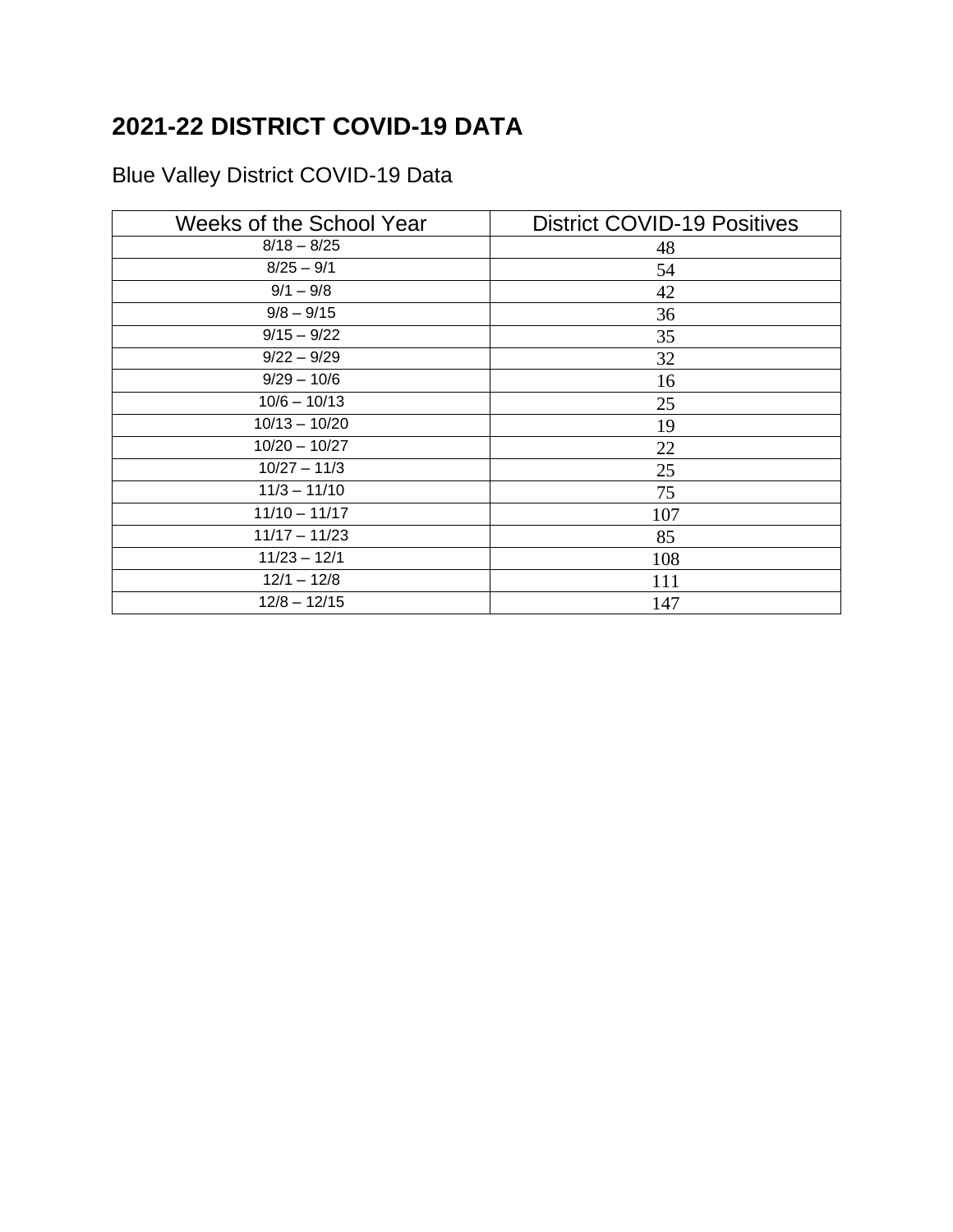| <b>Weeks of School Year</b> | <b>DISTRICT TOTAL</b><br><b>POSITIVES</b> | <b>Staff</b>   | <b>Student</b> |
|-----------------------------|-------------------------------------------|----------------|----------------|
| $8/18 - 8/25$               | 48                                        | 9              | 39             |
| $8/25 - 9/1$                | 54                                        | 6              | 48             |
| $9/1 - 9/8$                 | 42                                        | $\overline{7}$ | 35             |
| $9/8 - 9/15$                | 36                                        | 4              | 32             |
| $9/15 - 9/22$               | 35                                        | $\overline{2}$ | 33             |
| $9/22 - 9/29$               | 32                                        | $\overline{4}$ | 28             |
| $9/29 - 10/6$               | 16                                        | $\overline{2}$ | 14             |
| $10/6 - 10/13$              | 25                                        | 3              | 22             |
| $10/13 - 10/20$             | 19                                        | 3              | 16             |
| $10/20 - 10/27$             | 22                                        | 5              | 17             |
| $10/27 - 11/3$              | 25                                        | 3              | 22             |
| $11/3 - 11/10$              | 75                                        | 6              | 69             |
| $11/10 - 11/17$             | 107                                       | 13             | 94             |
| $11/17 - 11/23$             | 85                                        | 9              | 76             |
| $11/23 - 12/1$              | 108                                       | 13             | 95             |
| $12/1 - 12/8$               | 111                                       | 10             | 101            |
| $12/8 - 12/15$              | 147                                       | 13             | 134            |

## Staff VS. Student District COVID-19 Data